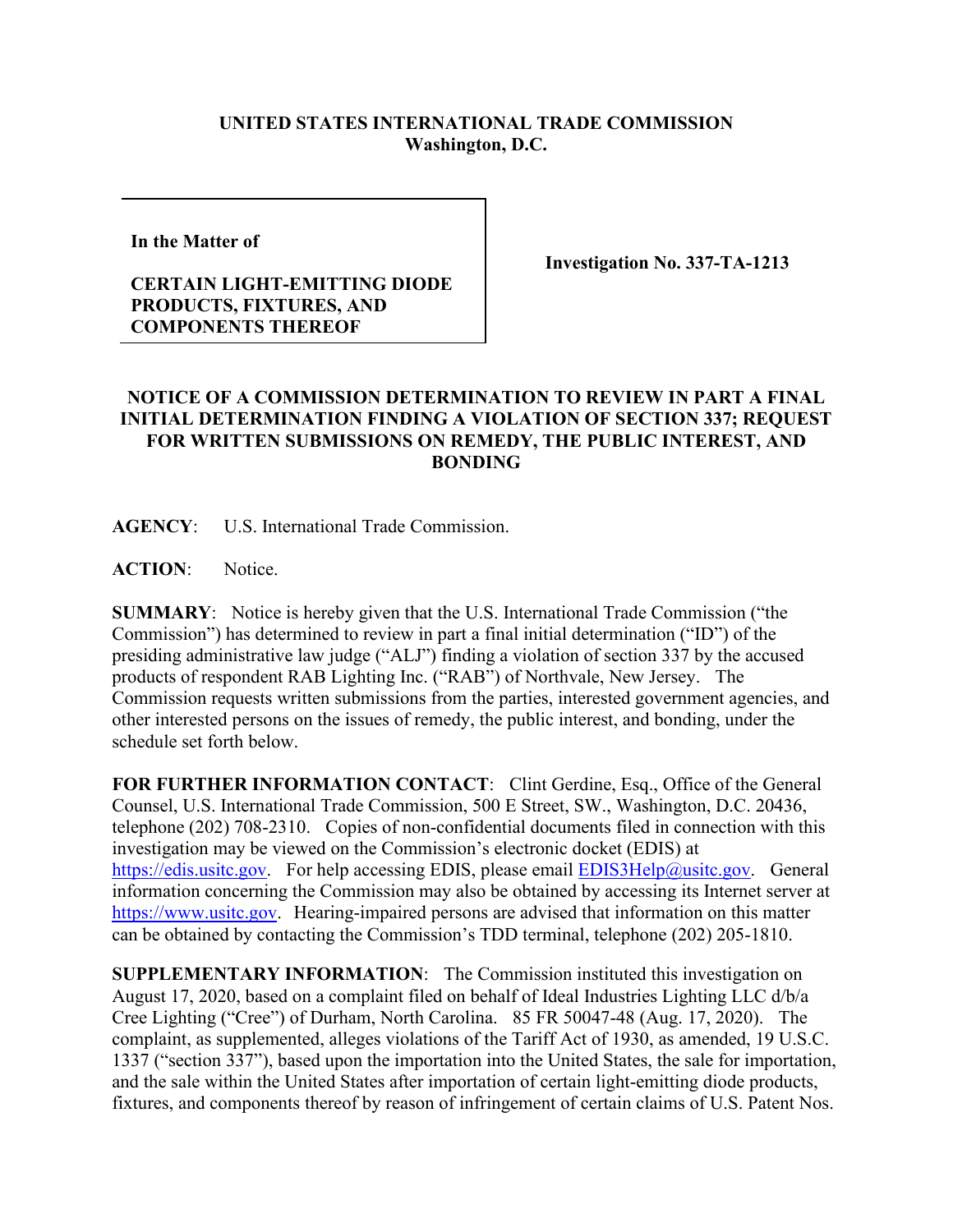8,403,531 ("the '531 patent"); 8,596,819 ("the '819 patent"); 8,777,449 ("the '449 patent"); 9,261,270 ("the '270 patent"); and 9,476,570 ("the '570 patent"). The complaint further alleges the existence of a domestic industry. The Commission's notice of investigation named RAB as the sole respondent. The Office of Unfair Import Investigations is not participating in the investigation. The Commission previously terminated the following claims from the investigation: (1) claims 1-9 and 11-14 of the '449 patent; (2) claims 3-12 of the '270 patent; and (3) claims 2, 6-9, and 11-24 of the '570 patent. *See* Order No. 25 (May 5, 2021), *unreviewed by* Comm'n Notice (May 21, 2021).

On August 17, 2021, the ALJ issued the final ID finding a violation of section 337 based on infringement of the asserted claims of the '270 and '570 patents. The ID finds no violation of section 337 with respect to the '531 and '819 patents based on patent-ineligible subject matter, lack of enablement, and lack of written description. The ID also finds no violation with respect to the '449 patent. The ALJ recommended, should the Commission find a violation, issuing a limited exclusion order directed to RAB's infringing products and a cease and desist order directed to RAB and requiring a bond in the amount of five percent for importation of infringing articles during the Presidential review period.

On September 2, 2021, RAB and Cree petitioned for review of certain aspects of the final ID. Specifically, (1) RAB petitions for review of the ID's findings regarding claim construction and invalidity with respect to the '270 patent and infringement with respect to the '570 patent; and (2) Cree petitions for review of the ID's findings regarding invalidity and patent-ineligible subject matter with respect to the '531 and '819 patents. On September 13, 2021, RAB and Cree each filed a response in opposition to the other party's petition for review.

The Commission received no public interest comments from the public in response to the Commission's Federal Register notice seeking comment on the public interest. 86 FR 47146-47 (Aug. 23, 2021). On September 16, 2021, Cree and RAB submitted public interest comments pursuant to Commission Rule 210.50(a)(4) (19 CFR 210.50(a)(4)).

Having reviewed the record of the investigation, including the parties' briefing, the Commission has determined to review the final ID in part. Specifically, the Commission has determined to review the ID's finding that: (1) the asserted claims of the '531 and '819 patents are invalid due to patent-ineligible subject matter, lack of enablement, and lack of written description; and (2) the '819 patent is prior art to claims 1, 10-12, and 26 of the '531 patent. The Commission has determined not to review the remainder of the ID.

In connection with the final disposition of this investigation, the Commission may (1) issue an order that results in the exclusion of the subject articles from entry into the United States, and/or (2) issue a cease and desist order that could result in the respondent being required to cease and desist from engaging in unfair acts in the importation and sale of such articles. Accordingly, the Commission is interested in receiving written submissions that address the form of remedy, if any, that should be ordered. If a party seeks exclusion of an article from entry into the United States for purposes other than entry for consumption, the party should so indicate and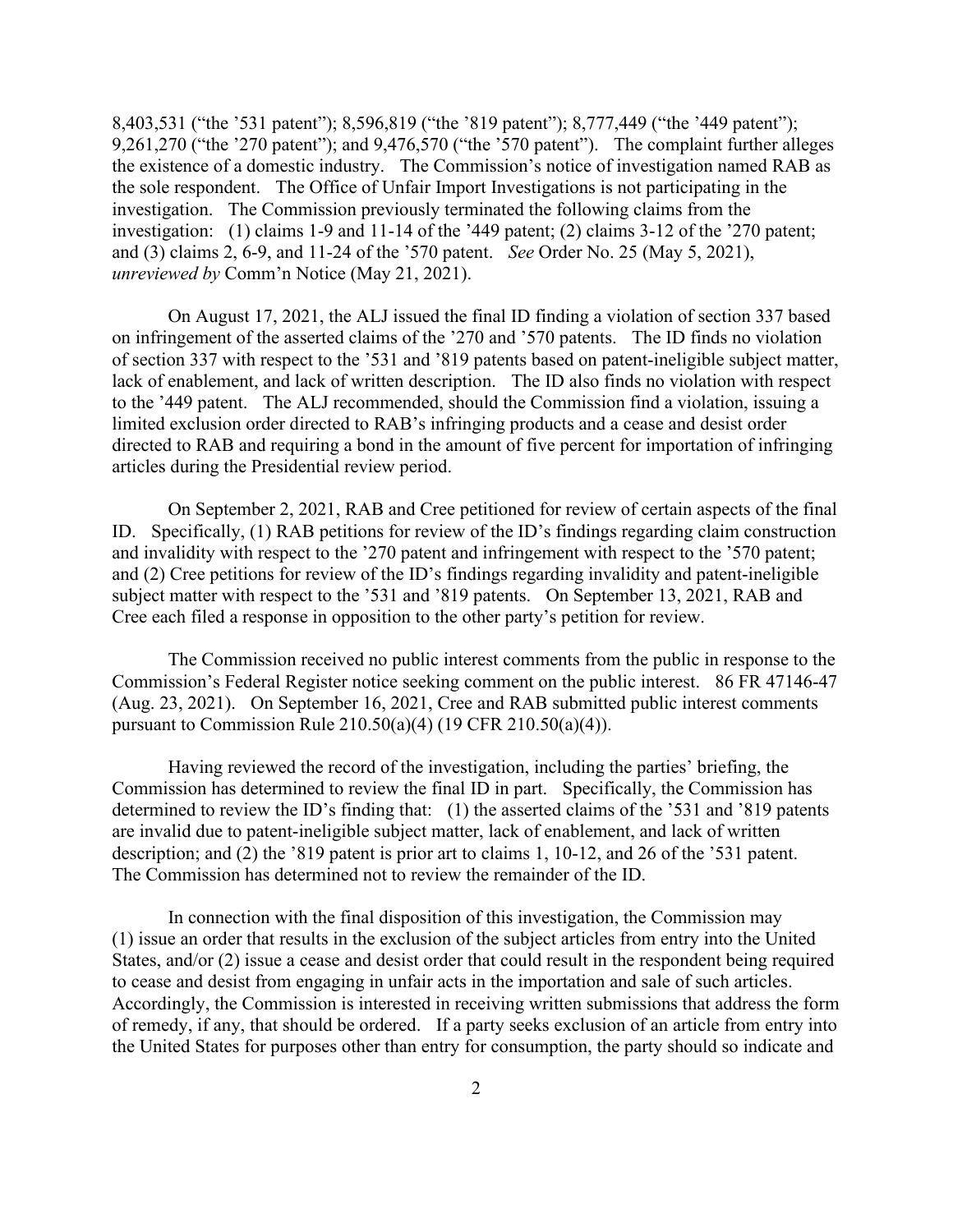provide information establishing that activities involving other types of entry either are adversely affecting it or likely to do so. For background, *see Certain Devices for Connecting Computers via Telephone Lines*, Inv. No. 337-TA-360, USITC Pub. No. 2843 (December 1994) (Commission Opinion).

When the Commission contemplates some form of remedy, it must consider the effects of that remedy upon the public interest. The factors the Commission will consider include the effect that an exclusion order and/or cease and desist orders would have on (1) the public health and welfare, (2) competitive conditions in the U.S. economy, (3) U.S. production of articles that are like or directly competitive with those that are subject to investigation, and (4) U.S. consumers. The Commission is therefore interested in receiving written submissions that address the aforementioned public interest factors in the context of this investigation.

When the Commission orders some form of remedy, the U.S. Trade Representative, as delegated by the President, has 60 days to approve, disapprove, or take no action on the Commission's determination. *See* section 337(j), 19 U.S.C. § 1337(j) and the Presidential Memorandum of July 21, 2005. 70 *Fed. Reg.* 43251 (July 26, 2005). During this period, the subject articles would be entitled to enter the United States under bond, in an amount determined by the Commission. The Commission is therefore interested in receiving submissions concerning the amount of the bond that should be imposed if a remedy is ordered.

WRITTEN SUBMISSIONS: Parties to the investigation, interested government agencies, and any other interested parties are encouraged to file written submissions on the issues of remedy, bonding, and the public interest. Such submissions should address the recommended determination by the ALJ on remedy and bonding.

In its initial submission, Complainant is also requested to identify the remedy sought and to submit proposed remedial orders for the Commission's consideration. Complainant is further requested to state the date that the asserted patents expire, to provide the HTSUS subheadings under which the accused products are imported, and to supply the identification information for all known importers of the products at issue in this investigation. The initial written submissions and proposed remedial orders must be filed no later than close of business on **November 8, 2021**. Reply submissions must be filed no later than the close of business on **November 15, 2021**. No further submissions on these issues will be permitted unless otherwise ordered by the Commission. Opening submissions are limited to 25 pages. Reply submissions are limited to 20 pages. No further submissions on any of these issues will be permitted unless otherwise ordered by the Commission.

Persons filing written submissions must file the original document electronically on or before the deadlines stated above. The Commission's paper filing requirements in 19 CFR 210.4(f) are currently waived. 85 FR 15798 (March 19, 2020). Submissions should refer to the investigation number (Inv. No. 337-TA-1213) in a prominent place on the cover page and/or the first page. (*See* Handbook for Electronic Filing Procedures, *https://www.usitc.gov/documents/handbook\_on\_filing\_procedures.pdf*). Persons with questions